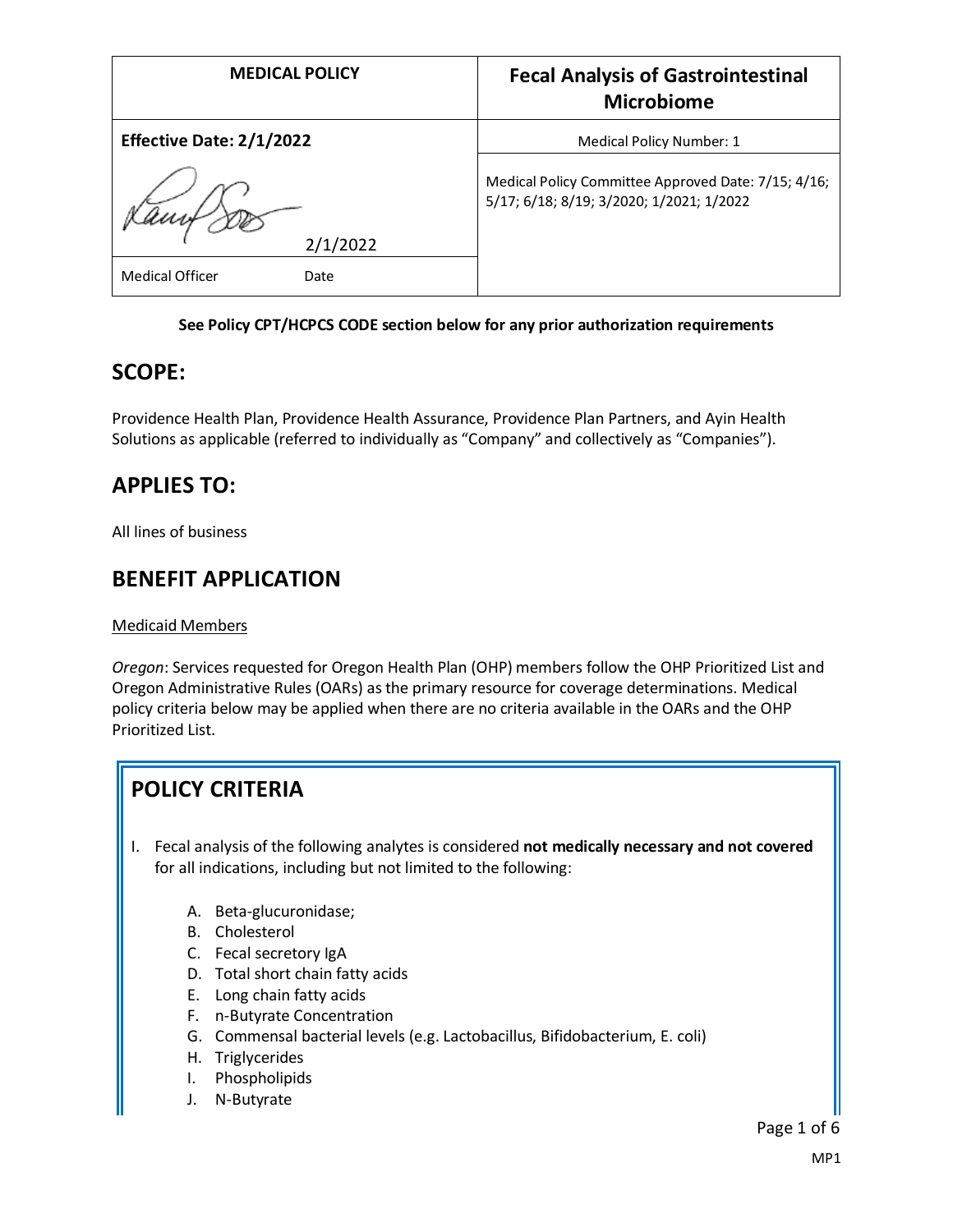- K. Chymotrypsin
- L. Fecal fats
- M. Fecal yeasts
- N. Meat fibers
- O. Vegetable fibers
- P. pH
- II. Fecal analysis panels (see [Policy Guidelines\)](#page-1-0), including one or more of the analytes in criterion I.A-N above are considered **not medically necessary and not covered** as a diagnostic tool for all indications, including but not limited to:
	- A. Intestinal dysbiosis
	- B. Irritable bowel syndrome
	- C. Malabsorption
	- D. Small intestinal overgrowth of bacteria (SIBO)

Link t[o Policy Summary](#page-4-0)

# **POLICY GUIDELINES**

<span id="page-1-0"></span>Examples of fecal analysis panels include:

- GI Effects Comprehensive Stool Profile, by Genova Diagnostics
- Comprehensive Digestive Stool Analysis (CDSA), by Genova Diagnostics
- GA-map Dysbiosis Test by BIOHIT Healthcare

# **BILLING GUIDELINES**

Please bill the most appropriate unlisted code for GI microbiome fecal analysis panels. If any of the following codes are billed individually as part of a GI panel, this is considered unbundling and the claim will deny as incorrect coding:

For Microbiology Fecal Profiles:

| 87045 | 87102 | 87328 |
|-------|-------|-------|
| 87046 | 87177 | 87329 |
| 87075 | 87209 |       |

Comprehensive Fecal Profile:

| 82274 | 82725 | 87045 |
|-------|-------|-------|
| 82542 | 82784 | 87046 |
| 82653 | 83520 | 87075 |
| 82656 | 83993 | 87102 |
| 82715 | 84311 | 87177 |
|       |       |       |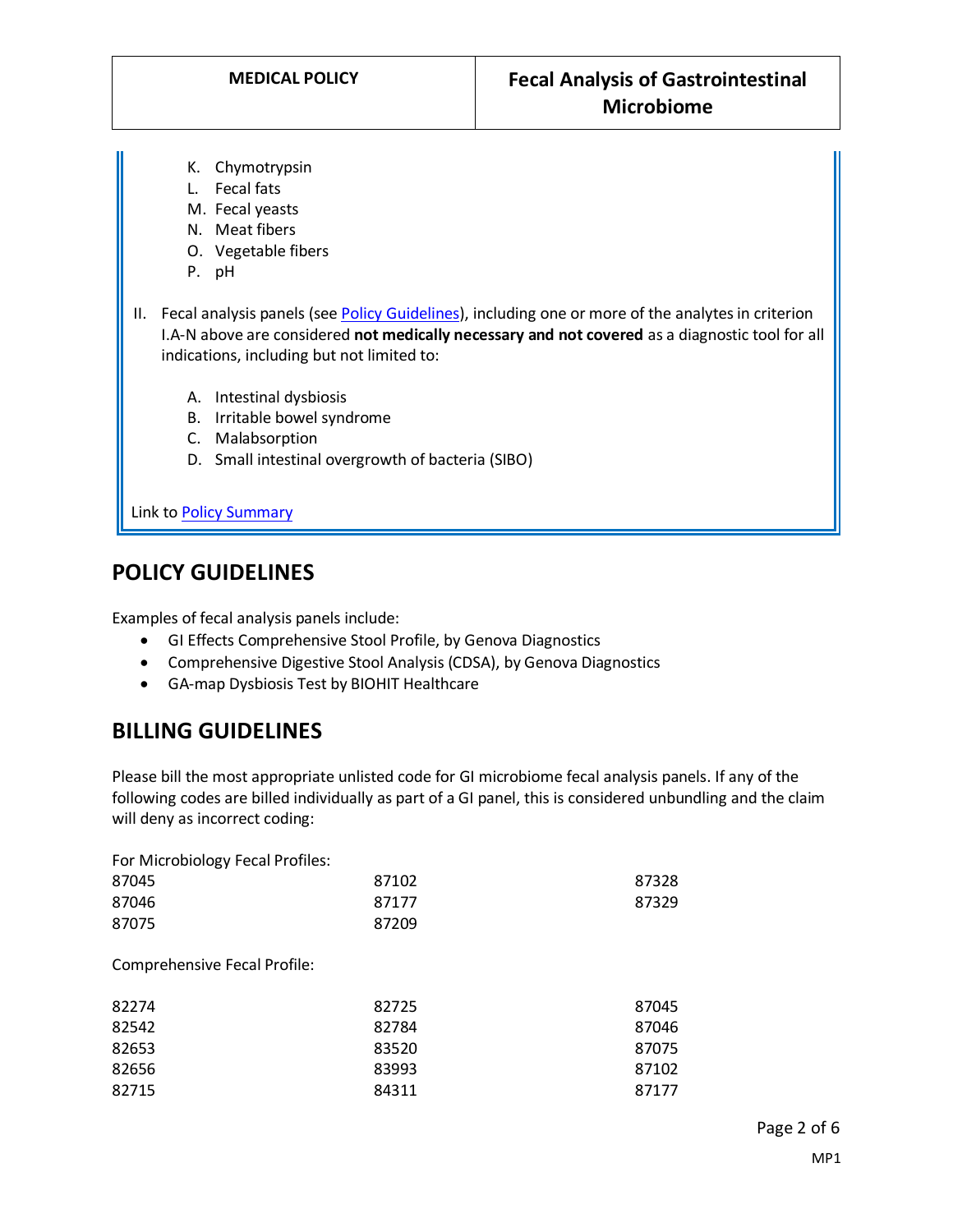# **CPT/HCPCS CODES**

| <b>All Lines of Business</b>                                                                                                                                                                                                       |                                                       |  |
|------------------------------------------------------------------------------------------------------------------------------------------------------------------------------------------------------------------------------------|-------------------------------------------------------|--|
| Unlisted Codes                                                                                                                                                                                                                     |                                                       |  |
| All unlisted codes will be reviewed for medical necessity, correct coding, and pricing at the<br>claim level. If an unlisted code is billed related to services addressed in this policy then it<br>will be denied as not covered. |                                                       |  |
| 81599                                                                                                                                                                                                                              | Unlisted multianalyte assay with algorithmic analysis |  |
| 89240                                                                                                                                                                                                                              | Unlisted miscellaneous pathology test                 |  |

# **DESCRIPTION**

#### Gastrointestinal Microbiome

The human gastrointestinal (GI) microbiome comprises of a diverse collective of bacteria, archaea, fungi, protozoa, and viruses that may differ based on age, sex, race/ethnicity, diet, and location of the host.<sup>1</sup> Research has shown that these colonies play vital roles in the health of the host, including energy homeostasis, metabolism, get epithelial health, immunologic activity, and neurobehavioral development.<sup>2</sup> Changes in GI microbiome are associated with diseases such as inflammatory bowel disease, asthma, obesity, metabolic syndrome, cardiovascular disease, immun.-mediated conditions, and neurodevelopmental conditions. Recent interest in the human microbiome have led to research initiatives such as the Human Microbiome Project, funded by the National Institutes of Health. Treatments to correct gut microbiome imbalances are under investigation to prevent and treat a number of associated diseases and syndromes.

#### Intestinal dysbiosis

Intestinal dysbiosis refers to a microbial imbalances inside the GI tract, leading to conditions such as small intestinal bacterial overgrowth (SIBO), malabsorption, irritable bowel syndrome and fungal overgrowth. It is purported that intestinal dysbiosis and imbalanced microflora are correlated with local and systemic health issues and that treating the gut may help treat a myriad of other GI and non-GI health issues.<sup>3</sup>

#### Gastrointestinal Fecal Panels

Gastrointestinal (GI) fecal panels are stool tests intended to detect multiple GI microbes and offer diagnoses for microbiome-associated diseases. The panels review microbial targets as well as immune and digestive markers associated with issues in GI function such as maldigestion, inflammation, dysbiosis, metabolite imbalance, and infection. Tests purport the ability to diagnose gut conditions, such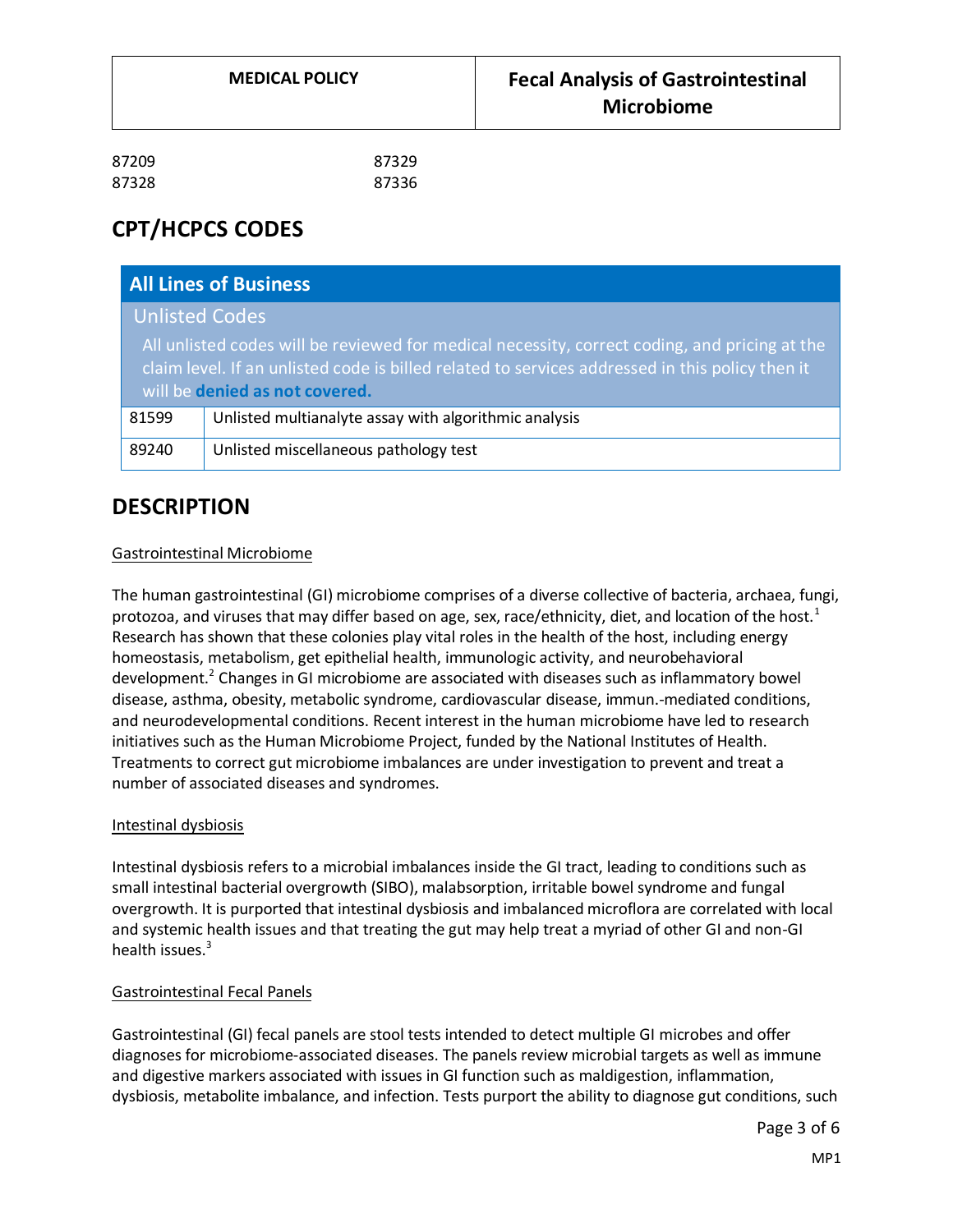as irritable bowel syndrome, metabolic disorders, such as pre-diabetes, and kidney diseases, such as kidney stones.<sup>3</sup> Comprehensive panels include analytes for digestion (e.g. triglycerides, meat and vegetable fibers), absorption (e.g. cholesterol, total fecal fat), microbiology (levels of lactobacilli, E Coli, etc.), immunology (e.g. calprotectin, IgA), and metabolism (e.g. N-butyrate, pH).<sup>4</sup>

# **REVIEW OF EVIDENCE**

A review of the ECRI, Hayes, Cochrane, and PubMed databases was conducted regarding the use of fecal analysis of gastrointestinal ecology. Below is a summary of the available evidence identified through November of 2021.

### Clinical Validity

In 2016, Emmanuel and colleagues published results of a retrospective study relating fecal biomarker results to data from patient-completed questionnaires to determine rates of biomarker results capable of suggesting potentially treatable causes of irritable bowel syndrome (IBS) symptomatology.<sup>5</sup> Rome III criteria for IBS were found in 3553 records in Genova Diagnostics' database. Abnormal biomarker results were present in 94% of cases. The study found significant difference in fecal biomarker patterns occurring by age and IBS phenotype. The retrospective design of this study is a limitation, potentially leading to selection biases. The authors suggest that fecal biomarker testing may be appropriate for patients with IBS to differentiate causes of symptoms.

In 2014, Goepp and colleagues published results of a retrospective study on the frequency of abnormal fecal biomarker results in patients with IBS symptoms.<sup>6</sup> The authors reviewed 2256 records and found that 82.8% had at least one abnormal value. 73.1% of records indicated low growth of beneficial bacteria such as Lactobacillus and Bifidobacterium. Fecal analyses in 14.3% of records showed abnormally elevated eosinophil protein X levels, 12.1% showed elevated calprotectin, and 7.5% showed low pancreatic elastase. Authors concluded that abnormal fecal biomarkers are highly prevalent in patients with IBS symptoms and additional independent clinical trials are needed on fecal biomarker testing.

A number of other retrospective reviews were published on fecal testing for GI symptoms and indications.<sup>7-9</sup> These studies found associations with certain analytes and indications such as Crohn disease and IBS, but all suffered from limitations of retrospective study design and single center/database records.

### Clinical Utility

No studies were identified on the diagnostic accuracy of fecal analysis vs another diagnostic approach or compared health outcomes in patients managed with and without fecal analysis tests. No studies were identified that directly informed on the use of fecal analysis in the evaluation of intestinal dysbiosis, malabsorption, or small intestinal bacterial overgrowth. The evidence is insufficient to determine the effects of the technology on health outcomes.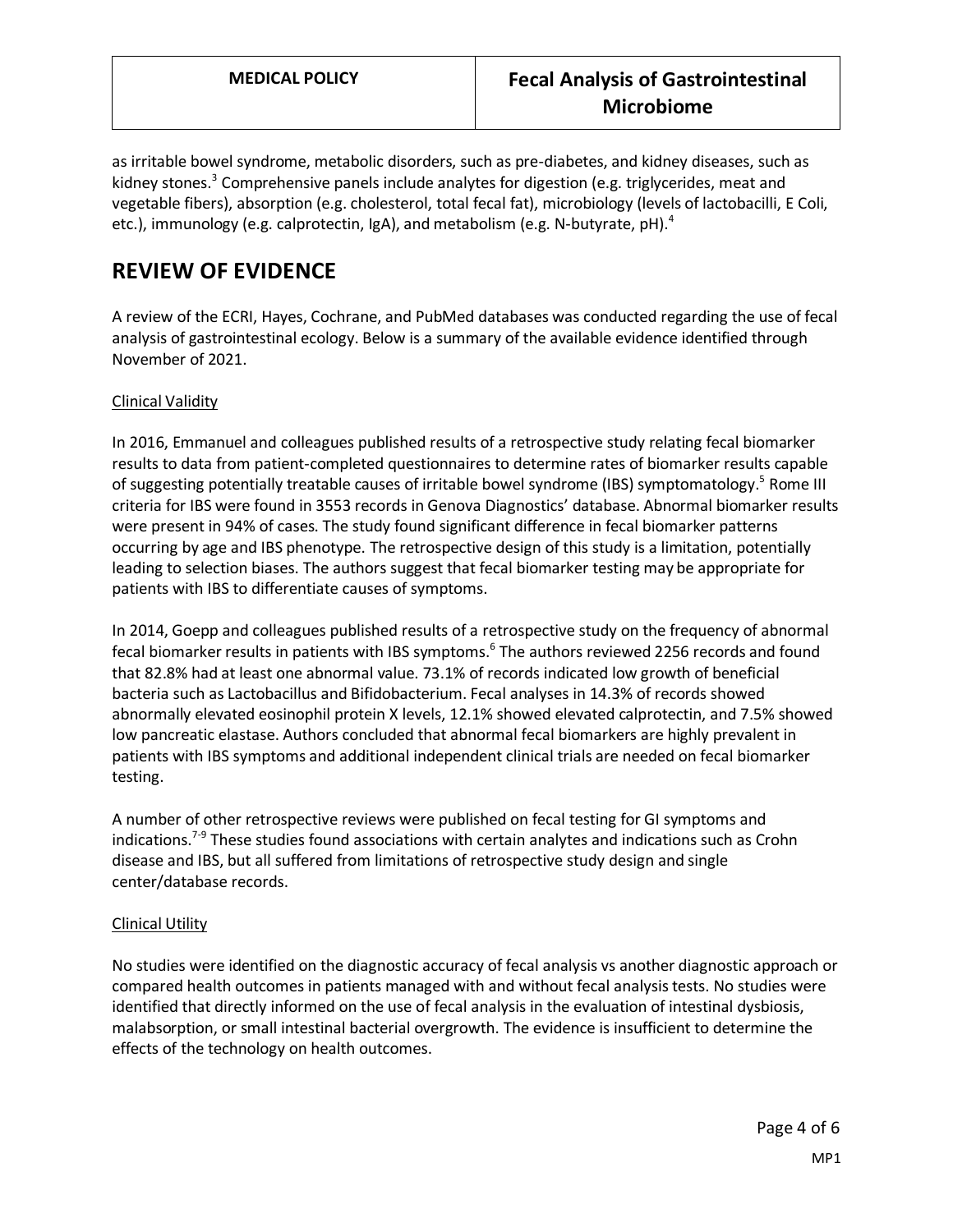# **CENTERS FOR MEDICARE & MEDICAID SERVICES**

As of 12/2/2021, no Centers for Medicare & Medicaid (CMS) coverage guidance was identified which addresses fecal analysis panels of gastrointestinal microbiomes.

### <span id="page-4-0"></span>**POLICY SUMMARY**

There is insufficient evidence in medical literature to support the use of comprehensive GI microbiome screens. The panels represent a non-targeted approach which is not medically necessary based on evidence-based medicine. The comprehensive screens rarely lead to actionable data over targeted testing. Randomized trials on the clinical utility of these panels are needed to determine efficacy of patient-centered outcomes. Therefore, fecal analysis panels of the GI microbiome are considered investigational.

### **INSTRUCTIONS FOR USE**

Company Medical Policies serve as guidance for the administration of plan benefits. Medical policies do not constitute medical advice nor a guarantee of coverage. Company Medical Policies are reviewed annually and are based upon published, peer-reviewed scientific evidence and evidence-based clinical practice guidelines that are available as of the last policy update. The Companies reserve the right to determine the application of Medical Policies and make revisions to Medical Policies at any time. Providers will be given at least 60-days' notice of policy changes that are restrictive in nature.

The scope and availability of all plan benefits are determined in accordance with the applicable coverage agreement. Any conflict or variance between the terms of the coverage agreement and Company Medical Policy will be resolved in favor of the coverage agreement.

# **REGULATORY STATUS**

### Mental Health Parity Statement

Coverage decisions are made on the basis of individualized determinations of medical necessity and the experimental or investigational character of the treatment in the individual case. In cases where medical necessity is not established by policy for specific treatment modalities, evidence not previously considered regarding the efficacy of the modality that is presented shall be given consideration to determine if the policy represents current standards of care.

### **REFERENCES**

1. Hollister EB, Gao C, Versalovic J. Compositional and functional features of the gastrointestinal microbiome and their effects on human health. *Gastroenterology.* 2014;146(6):1449-1458. <https://pubmed.ncbi.nlm.nih.gov/24486050>